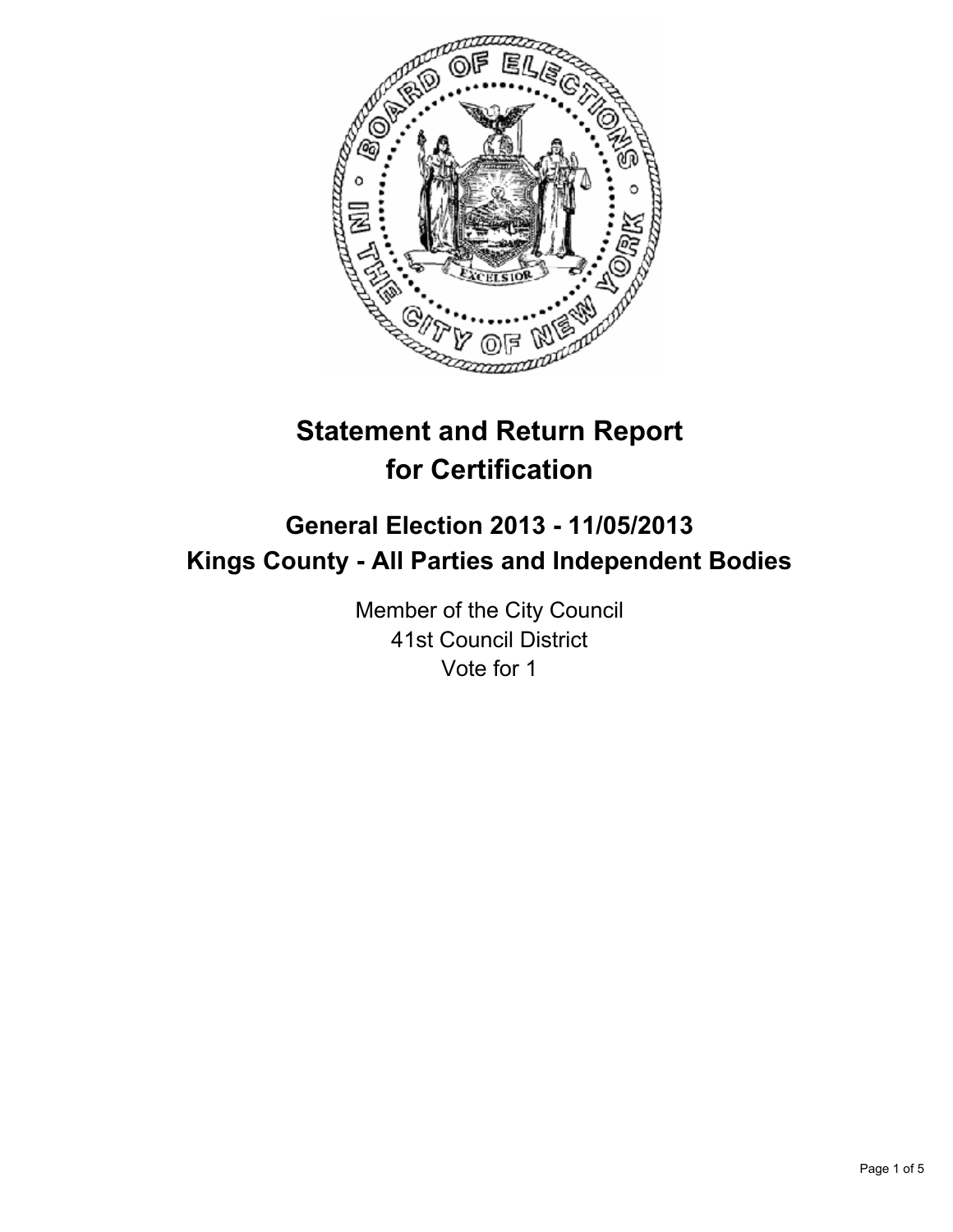

### **Assembly District 43**

| <b>PUBLIC COUNTER</b>                                    | 2,433 |
|----------------------------------------------------------|-------|
| <b>EMERGENCY</b>                                         | 0     |
| <b>ABSENTEE/MILITARY</b>                                 | 68    |
| <b>FEDERAL</b>                                           | 0     |
| <b>SPECIAL PRESIDENTIAL</b>                              | 0     |
| <b>AFFIDAVIT</b>                                         | 19    |
| <b>Total Ballots</b>                                     | 2,520 |
| Less - Inapplicable Federal/Special Presidential Ballots | 0     |
| <b>Total Applicable Ballots</b>                          | 2,520 |
| DARLENE MEALY (DEMOCRATIC)                               | 2,108 |
| DARLENE MEALY (WORKING FAMILIES)                         | 56    |
| BILAL MALIK (INDEPENDENCE)                               | 49    |
| DAVID DELAY (WRITE-IN)                                   | 1     |
| DOV MAJESKY (WRITE-IN)                                   | 1     |
| INEZ BARRON (WRITE-IN)                                   | 1     |
| JARED NESBITT (WRITE-IN)                                 | 1     |
| <b>Total Votes</b>                                       | 2,217 |
| Unrecorded                                               | 303   |

#### **Assembly District 54**

| <b>PUBLIC COUNTER</b>                                    | 25 |
|----------------------------------------------------------|----|
| <b>EMERGENCY</b>                                         | 0  |
| ABSENTEE/MILITARY                                        | 0  |
| <b>FEDERAL</b>                                           | 0  |
| SPECIAL PRESIDENTIAL                                     | 0  |
| AFFIDAVIT                                                | 0  |
| <b>Total Ballots</b>                                     | 25 |
| Less - Inapplicable Federal/Special Presidential Ballots | 0  |
| <b>Total Applicable Ballots</b>                          | 25 |
| DARLENE MEALY (DEMOCRATIC)                               | 24 |
| DARLENE MEALY (WORKING FAMILIES)                         | 0  |
| BILAL MALIK (INDEPENDENCE)                               | 0  |
| <b>Total Votes</b>                                       | 24 |
| Unrecorded                                               | 1  |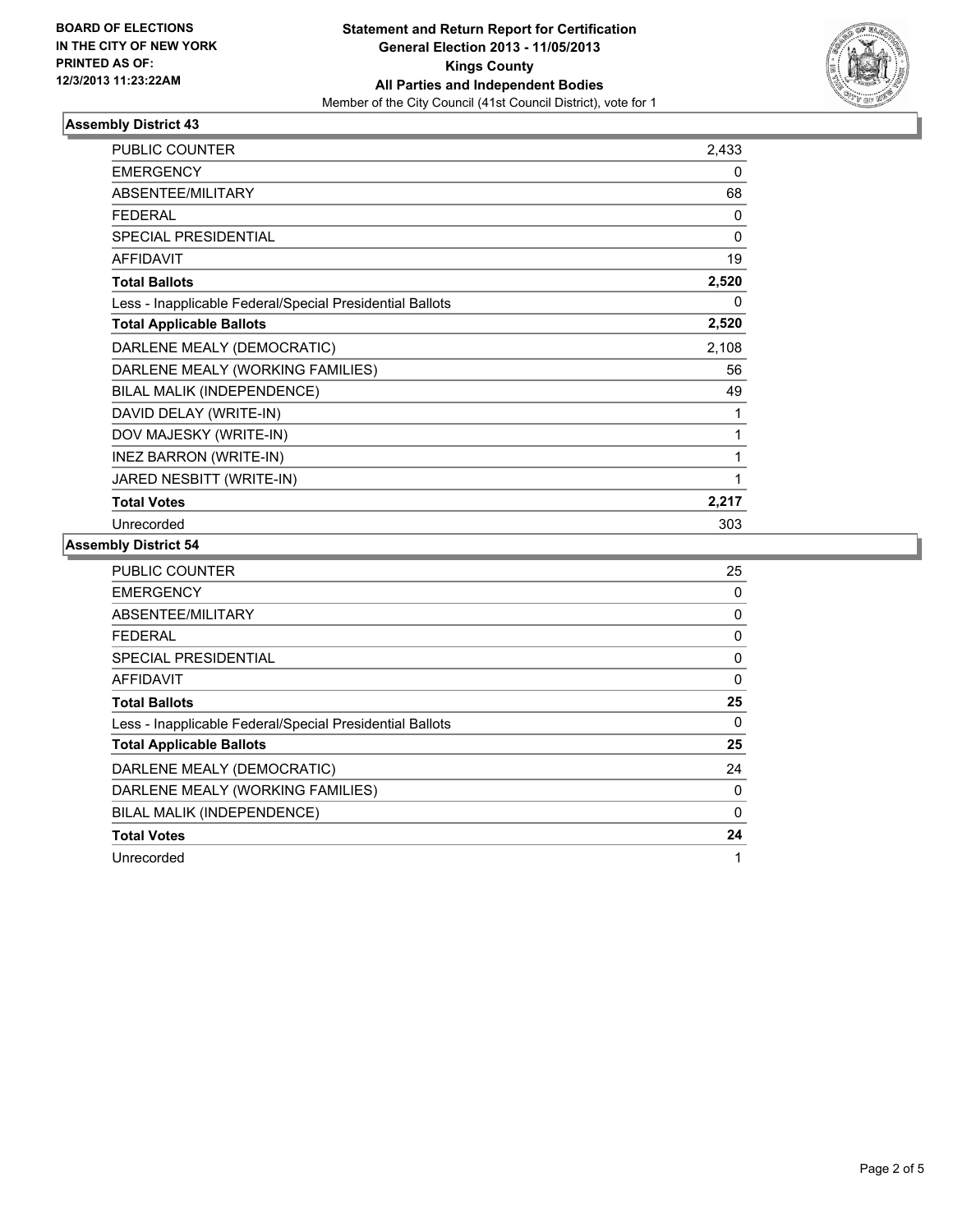

### **Assembly District 55**

| <b>PUBLIC COUNTER</b>                                    | 10,195 |
|----------------------------------------------------------|--------|
| <b>EMERGENCY</b>                                         | 2      |
| ABSENTEE/MILITARY                                        | 139    |
| <b>FEDERAL</b>                                           | 0      |
| SPECIAL PRESIDENTIAL                                     | 0      |
| <b>AFFIDAVIT</b>                                         | 171    |
| <b>Total Ballots</b>                                     | 10,507 |
| Less - Inapplicable Federal/Special Presidential Ballots | 0      |
| <b>Total Applicable Ballots</b>                          | 10,507 |
| DARLENE MEALY (DEMOCRATIC)                               | 8,857  |
| DARLENE MEALY (WORKING FAMILIES)                         | 229    |
| BILAL MALIK (INDEPENDENCE)                               | 285    |
| AARON MARTIN (WRITE-IN)                                  | 2      |
| SCOTT JOY (WRITE-IN)                                     | 1      |
| UNATTRIBUTABLE WRITE-IN (WRITE-IN)                       | 1      |
| <b>Total Votes</b>                                       | 9,375  |
| Unrecorded                                               | 1,132  |

## **Assembly District 56**

| PUBLIC COUNTER                                           | 1,807 |
|----------------------------------------------------------|-------|
| <b>EMERGENCY</b>                                         | 0     |
| <b>ABSENTEE/MILITARY</b>                                 | 26    |
| <b>FEDERAL</b>                                           | 0     |
| <b>SPECIAL PRESIDENTIAL</b>                              | 0     |
| <b>AFFIDAVIT</b>                                         | 20    |
| <b>Total Ballots</b>                                     | 1,853 |
| Less - Inapplicable Federal/Special Presidential Ballots | 0     |
| <b>Total Applicable Ballots</b>                          | 1,853 |
| DARLENE MEALY (DEMOCRATIC)                               | 1,521 |
| DARLENE MEALY (WORKING FAMILIES)                         | 36    |
| BILAL MALIK (INDEPENDENCE)                               | 97    |
| KATHLEEN DANIELS (WRITE-IN)                              | 1     |
| ROBERT CORNECKY (WRITE-IN)                               | 1     |
| <b>Total Votes</b>                                       | 1,656 |
| Unrecorded                                               | 197   |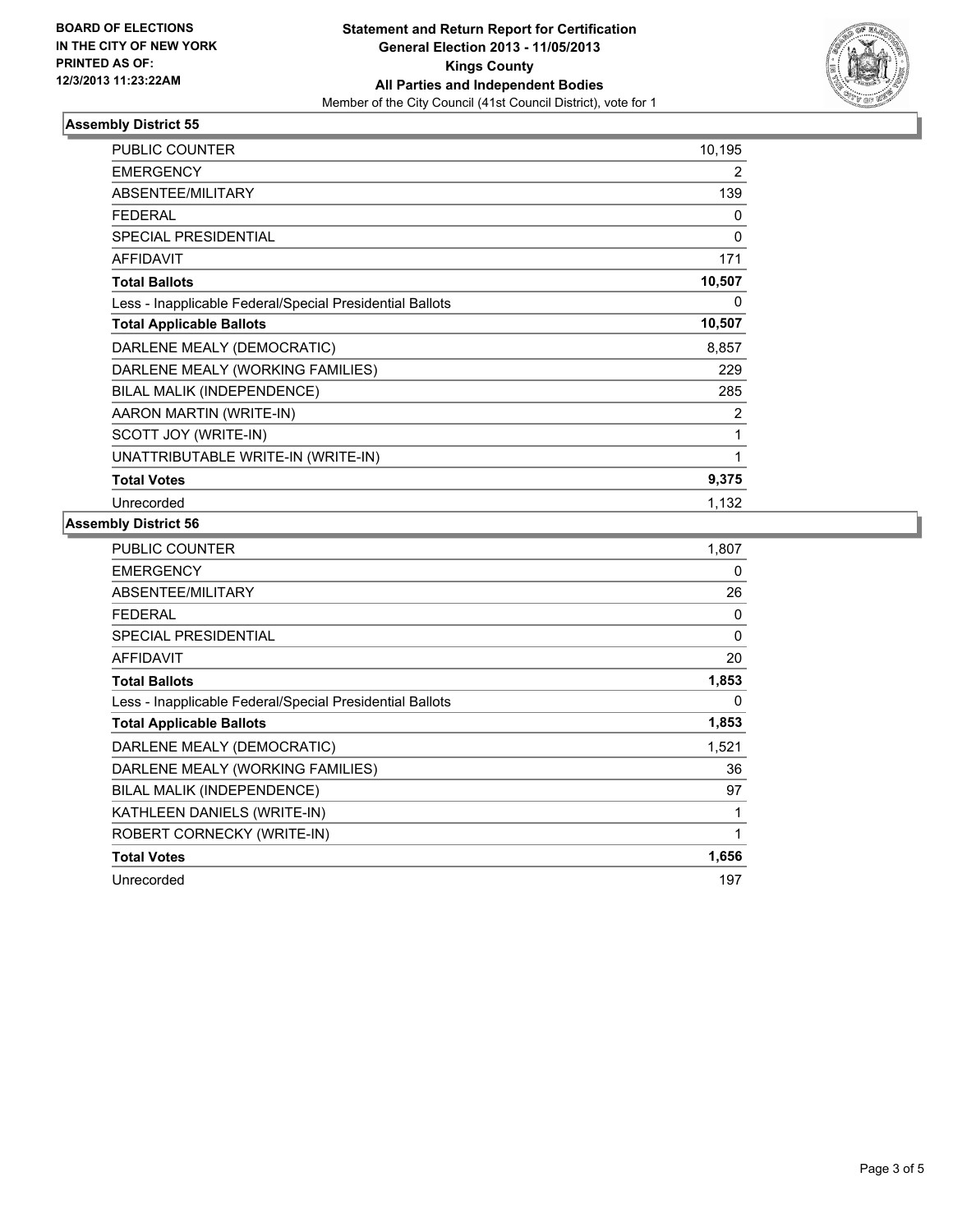

### **Assembly District 58**

| <b>PUBLIC COUNTER</b>                                    | 5,086          |
|----------------------------------------------------------|----------------|
| <b>EMERGENCY</b>                                         | 0              |
| <b>ABSENTEE/MILITARY</b>                                 | 71             |
| <b>FEDERAL</b>                                           | 0              |
| <b>SPECIAL PRESIDENTIAL</b>                              | $\Omega$       |
| <b>AFFIDAVIT</b>                                         | 105            |
| <b>Total Ballots</b>                                     | 5,262          |
| Less - Inapplicable Federal/Special Presidential Ballots | 0              |
| <b>Total Applicable Ballots</b>                          | 5,262          |
| DARLENE MEALY (DEMOCRATIC)                               | 4,655          |
| DARLENE MEALY (WORKING FAMILIES)                         | 92             |
| BILAL MALIK (INDEPENDENCE)                               | 43             |
| JENNIFER THOMAS (WRITE-IN)                               | $\overline{2}$ |
| <b>Total Votes</b>                                       | 4,792          |
| Unrecorded                                               | 470            |